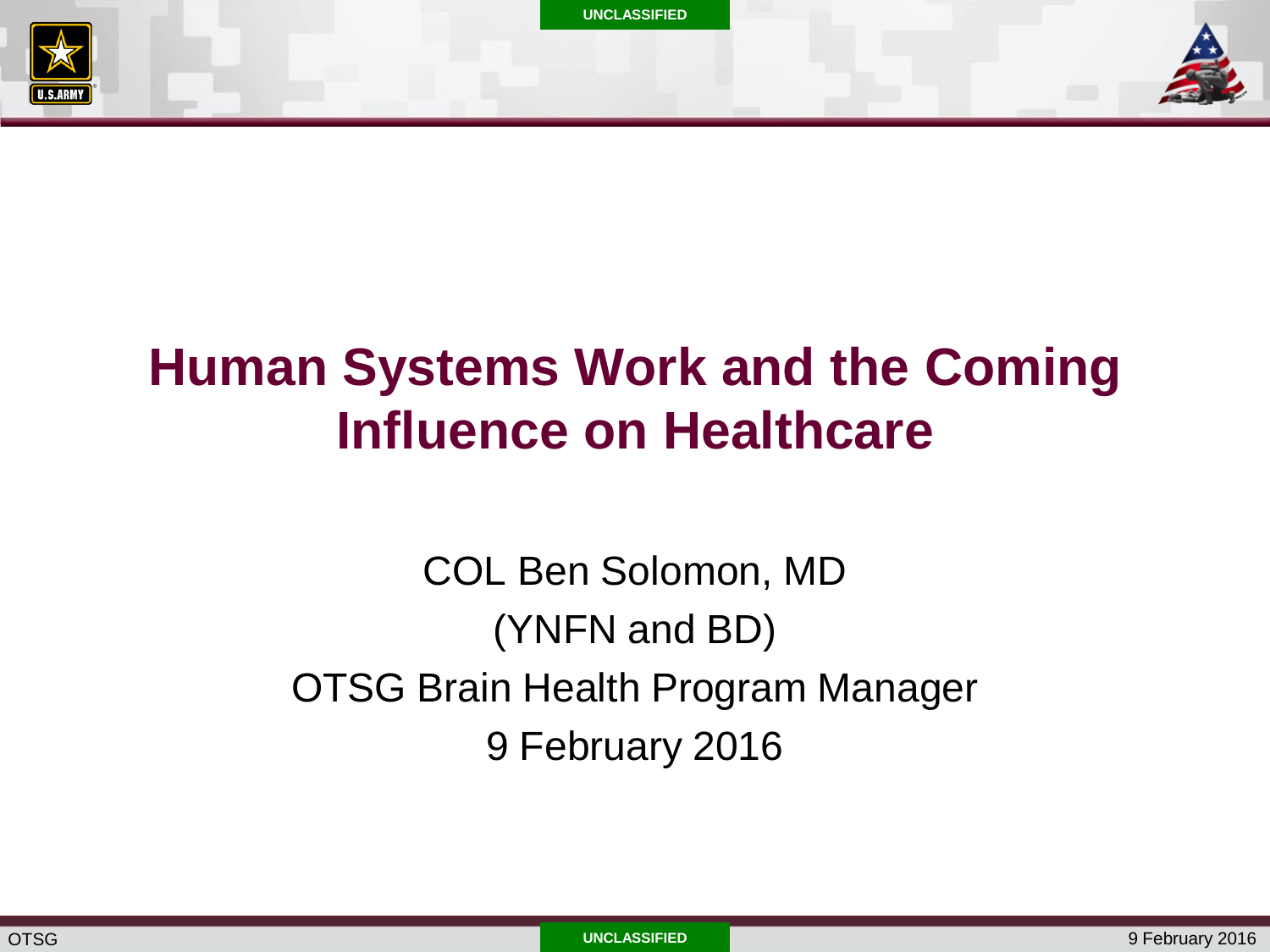

- "The small unit tactics in use today and envisioned for the future are not those designed for the wars of the platoons and companies (that) fought in the past.
- "Team, squad and platoon tactics in many ways now bear more resemblance to a group of athletes in a team sport (than to the old fighting units).
- "Current and future tactics aren't designed for structured armies in solid confrontation with each other.
- "Instead tactics will need to be designed to serve what will be a relatively loose group of independently acting units, the efforts of which are coordinated not so much by a hierarchy of command as by the fact that they share a common conception of the battlespace."

- Gordon R. Dickson, *Tactics of Mistake*, 1971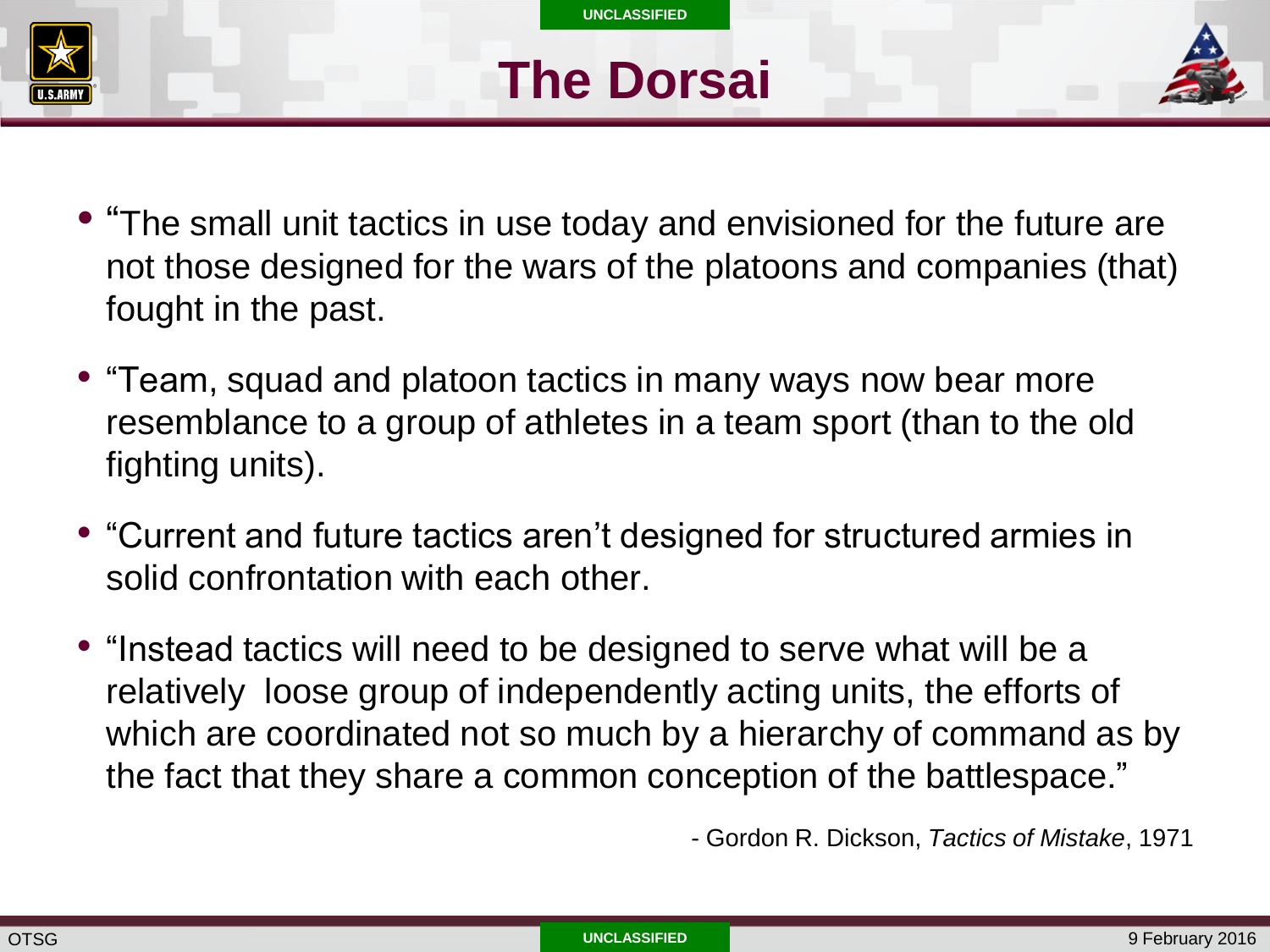

## **Human Systems Work**



- *"Man is the first weapon of battle. Let us study the Soldier, for it is he who brings reality to it."* –
	- Ardant du Picq (1821 1870), French Army officer and military theorist; *Battle Studies* published 1880 and 1902
- *"Through investment in its human capital, the Army can maintain the decisive edge in the human dimension – the cognitive, physical, and social components of the Army's trusted professionals and teams."* – HD Strategy 2015
- *"Readiness is the Number 1 priority."*  GEN Milley, CSA Sep/2015
- *"Innovation is the result of critical and creative thinking and the conversion of new ideas into valued outcomes."* –AOC 2014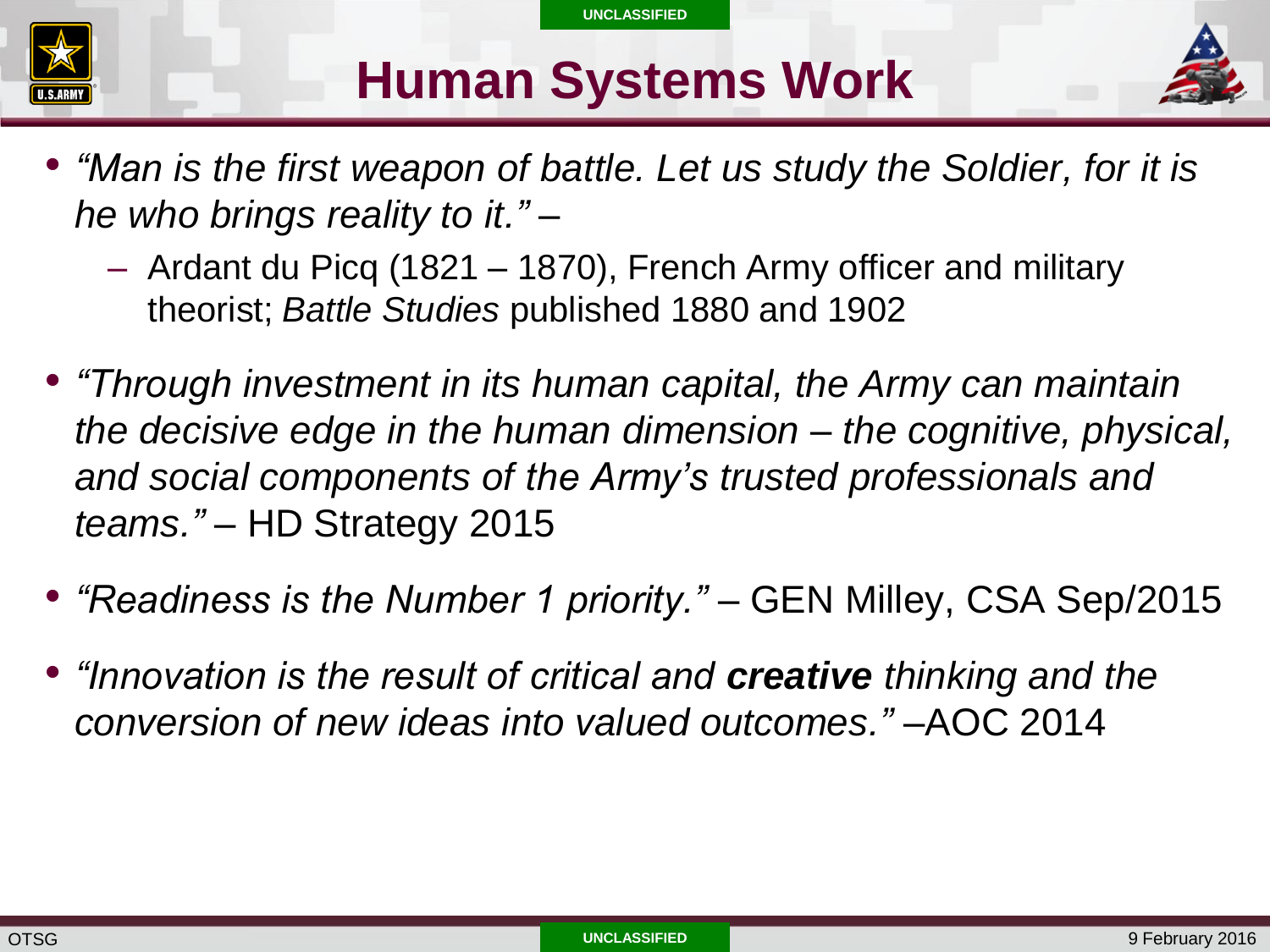

- Research and Development into:
	- Performance enhancement
	- Cognitive optimization
- Human Dimension:
	- Cognitive dominance,
	- Realistic training
	- Institutional agility
- Brain Trainers in Use:
	- Rehab and not Rehab

U.S.ARN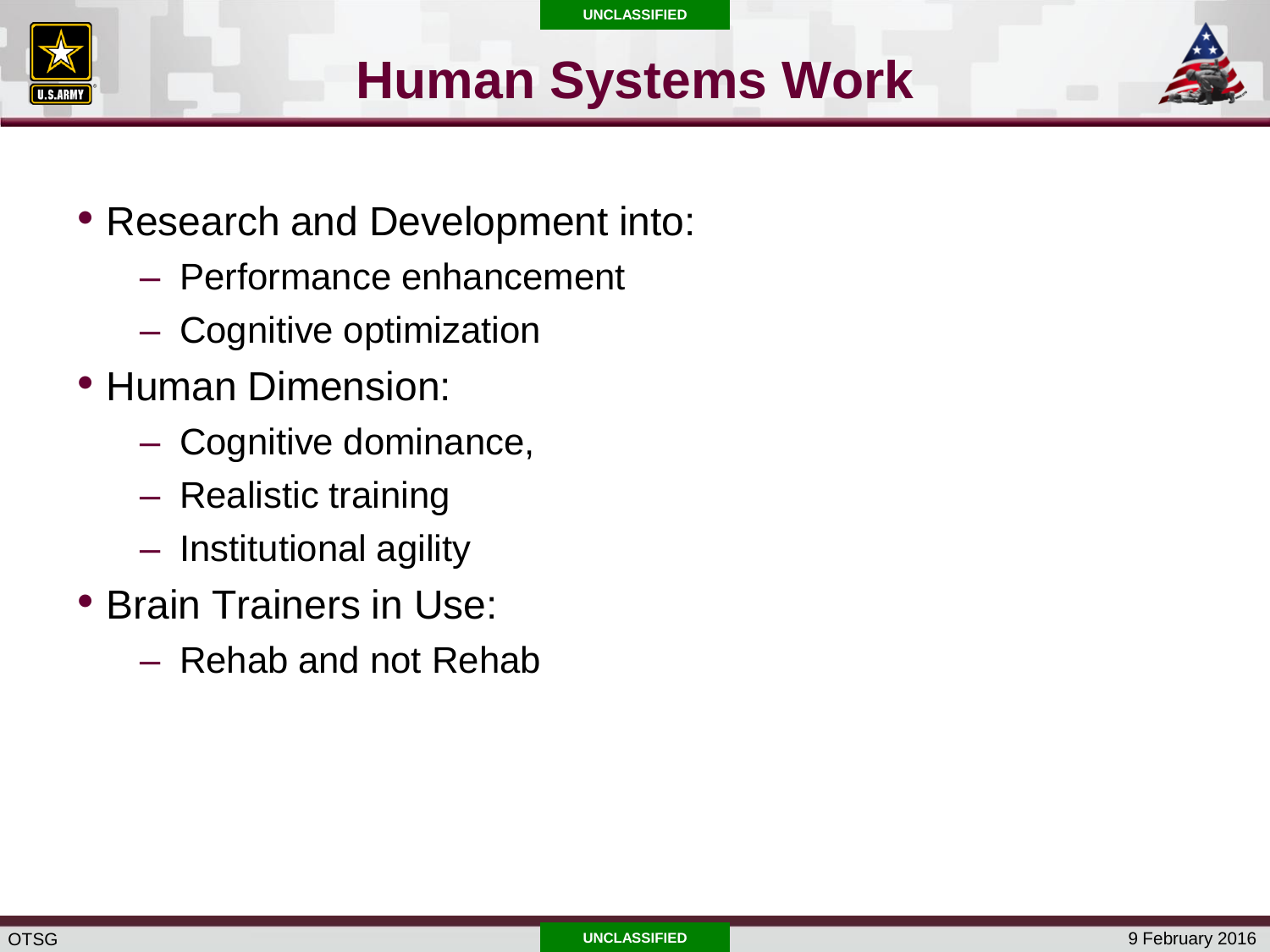## **Research and Development**

- Army:
	- MRMC Military Operational Medicine
	- WRAIR Neuroscience research
	- USARIEM Performance optimization
	- ARO Broad support to academic research
- Academia:
	- UT Dallas BPI research, development and clinical application
	- UCLA and UBC Vancouver R&D in performance neuroscience
- Industry: Brain HQ, multiple trainers and devices
- American Academy of Neurology
- Kennedy Forum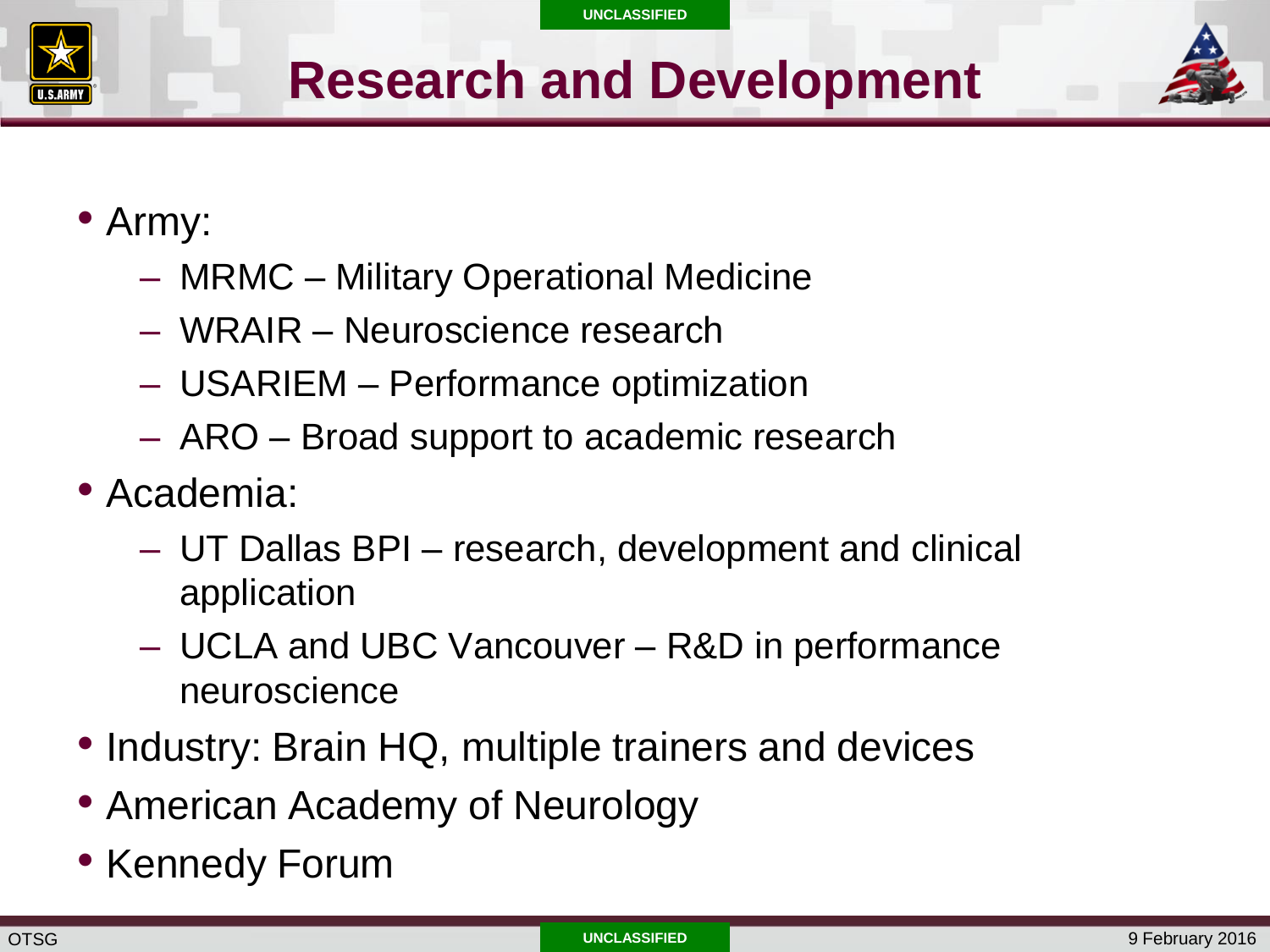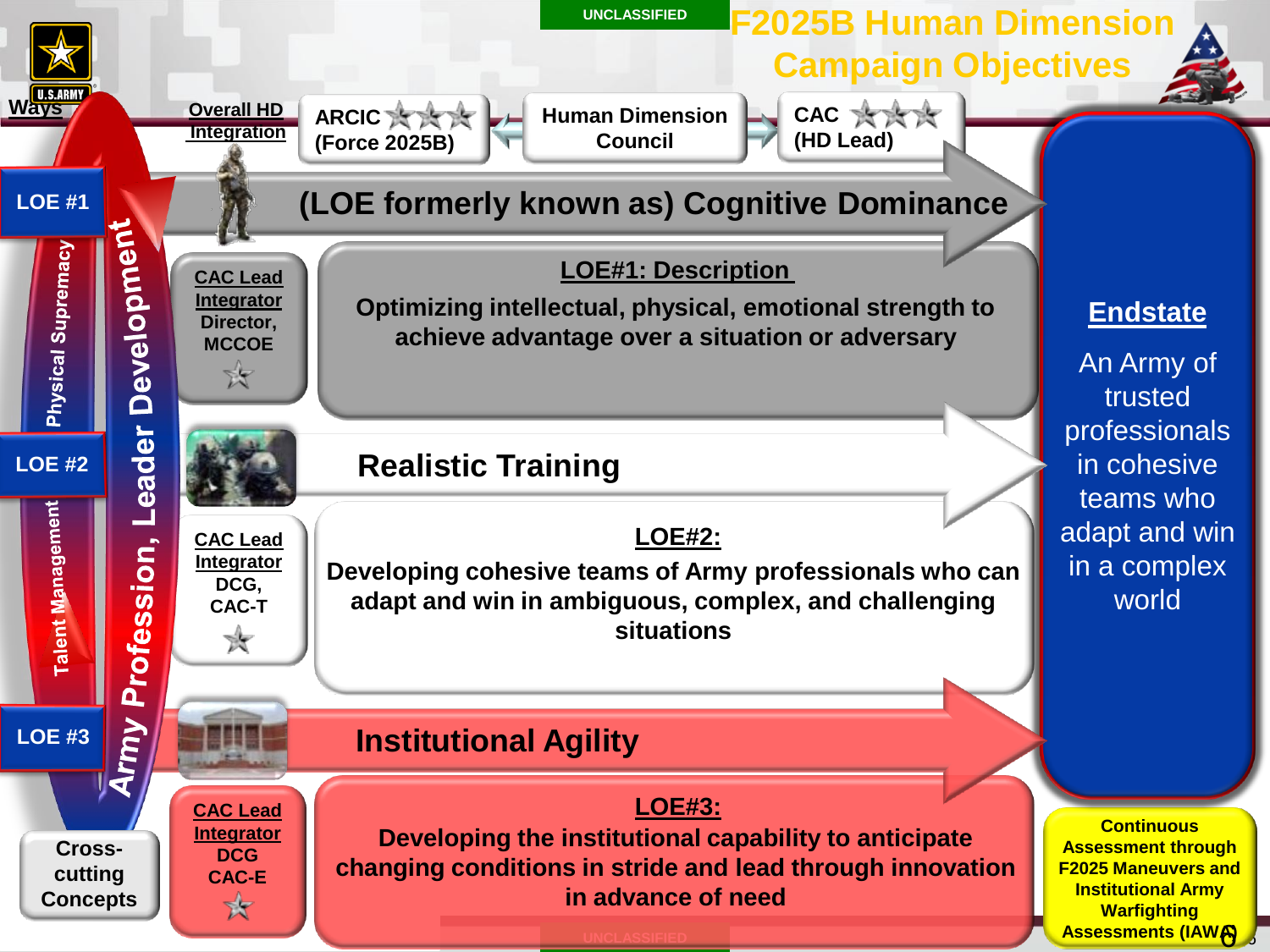

- Great promise
- Many available; some with good evidence of efficacy
- None developed for rehab (although many are used for rehab)
- Brain HQ has the most research data
- A few with proven crossover utility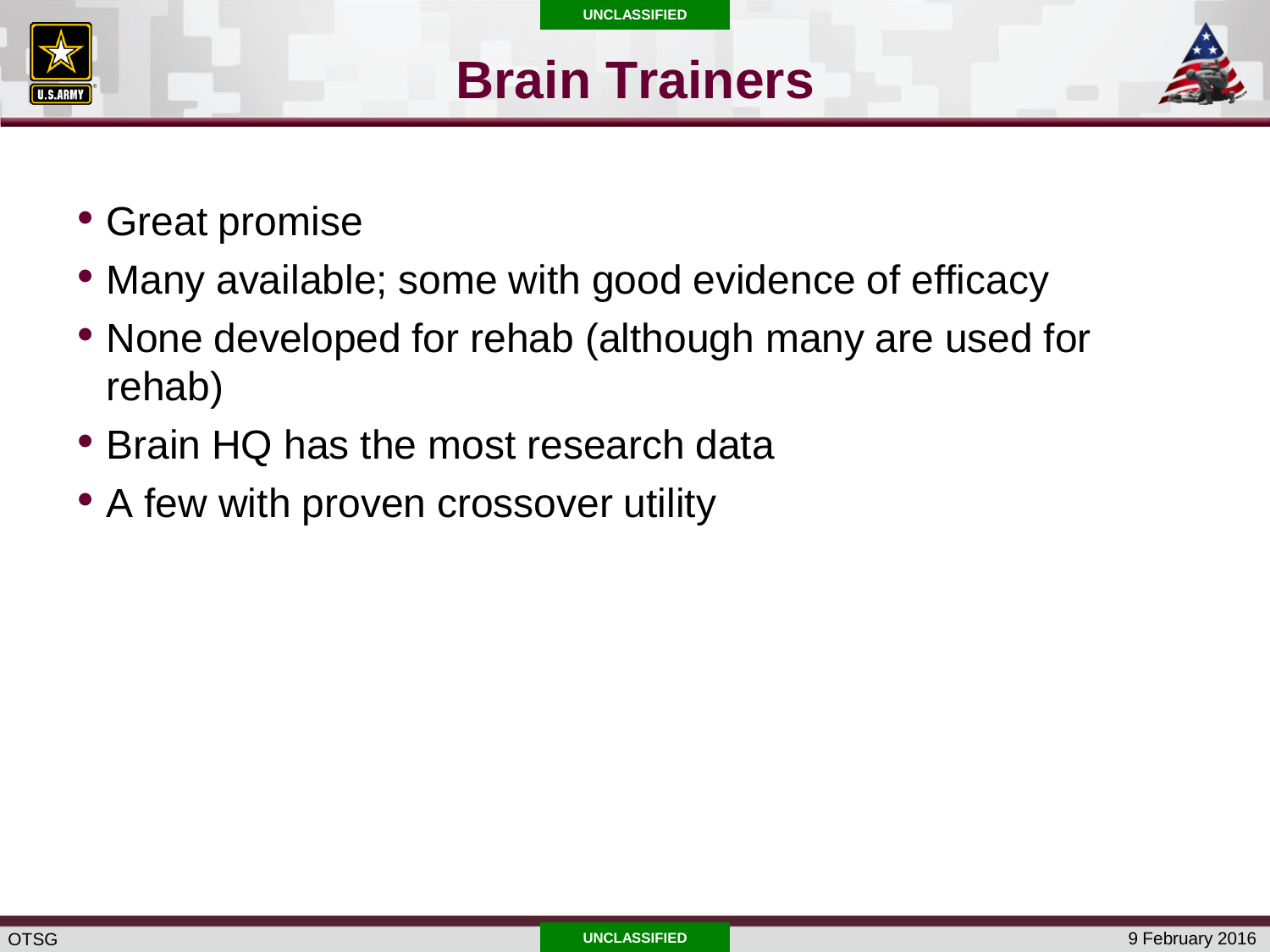

- Reduce training time
- Increase training retention
- Crossover
- Army skills increase abilities and retention
- Measureable start w/marksmanship
- Cheap
- Does not add load to existing training time
- Examples:
	- Use scent/odor in training
	- More and more realistic virtual reality
- *"A 20% solution is better than what we have right now – which is nothing."* - Peter Palmer, BG, USA (ret)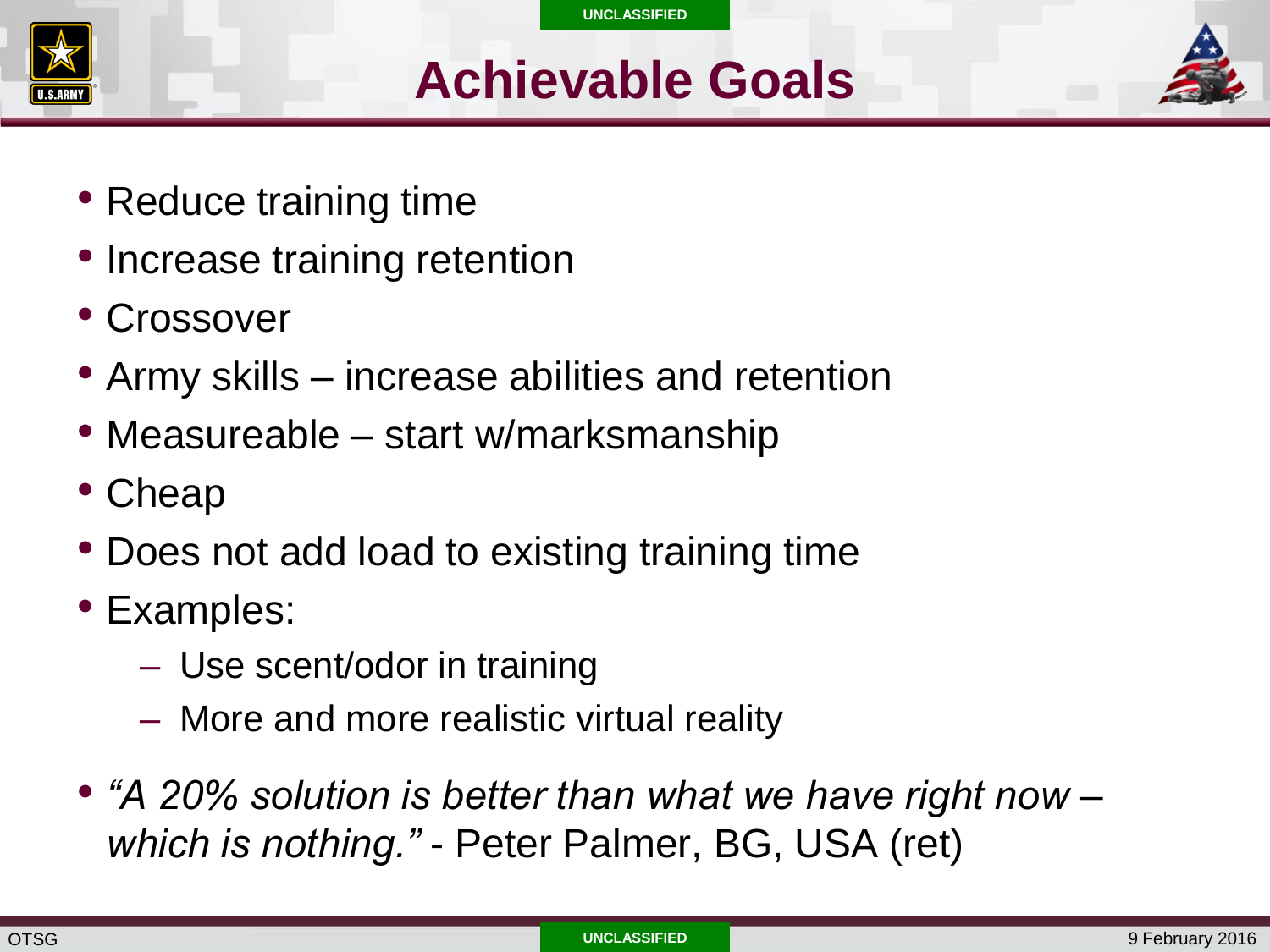**UNCLASSIFIED**KERA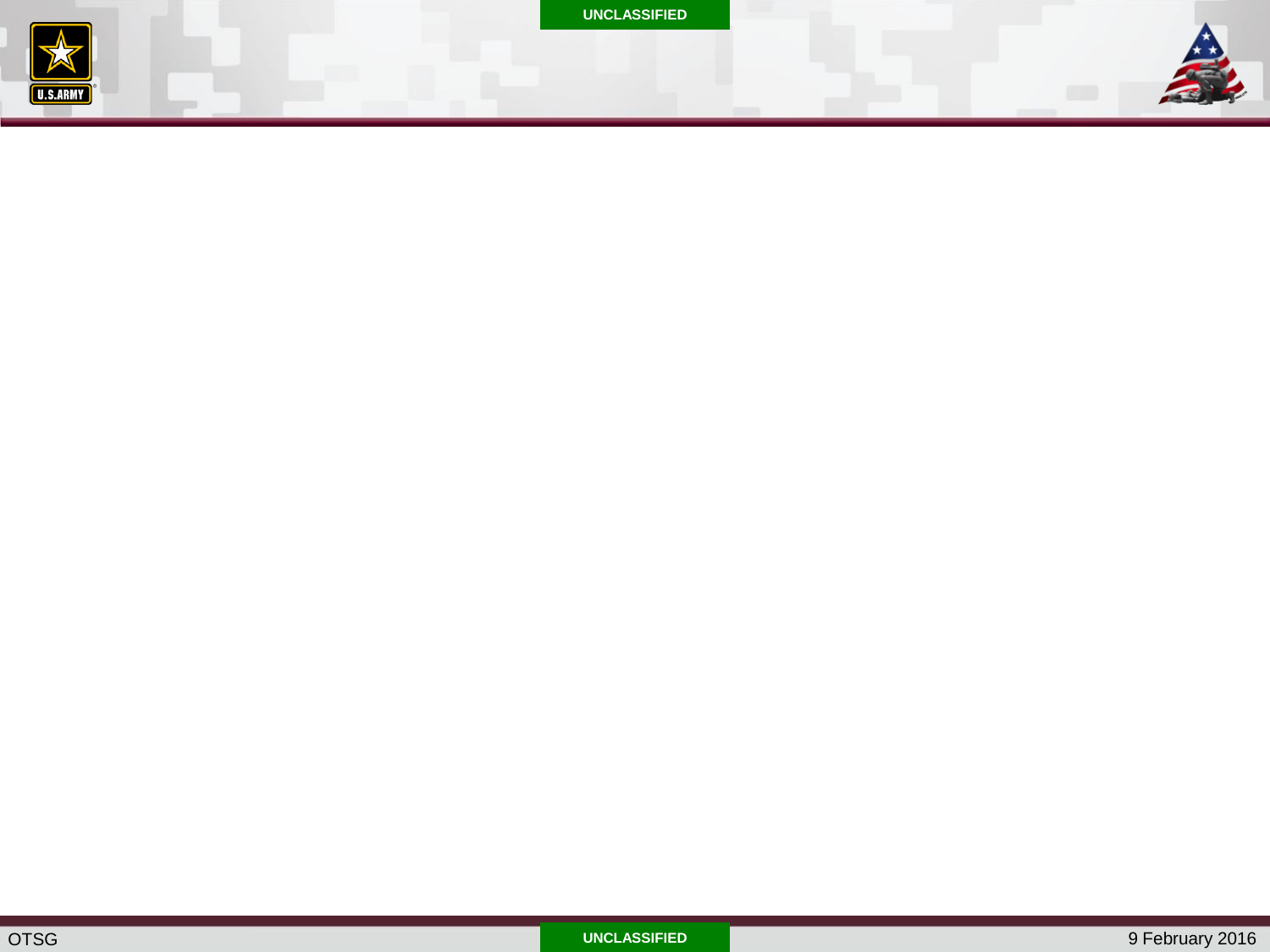

#### **A Little Neuro-Anatomy**

## **Frontal Lobe**

## **Parietal Lobe**

## **Brain Stem**

# **Amygdala**

## **Hippocampus**

**Cerebellum Temporal Lobe**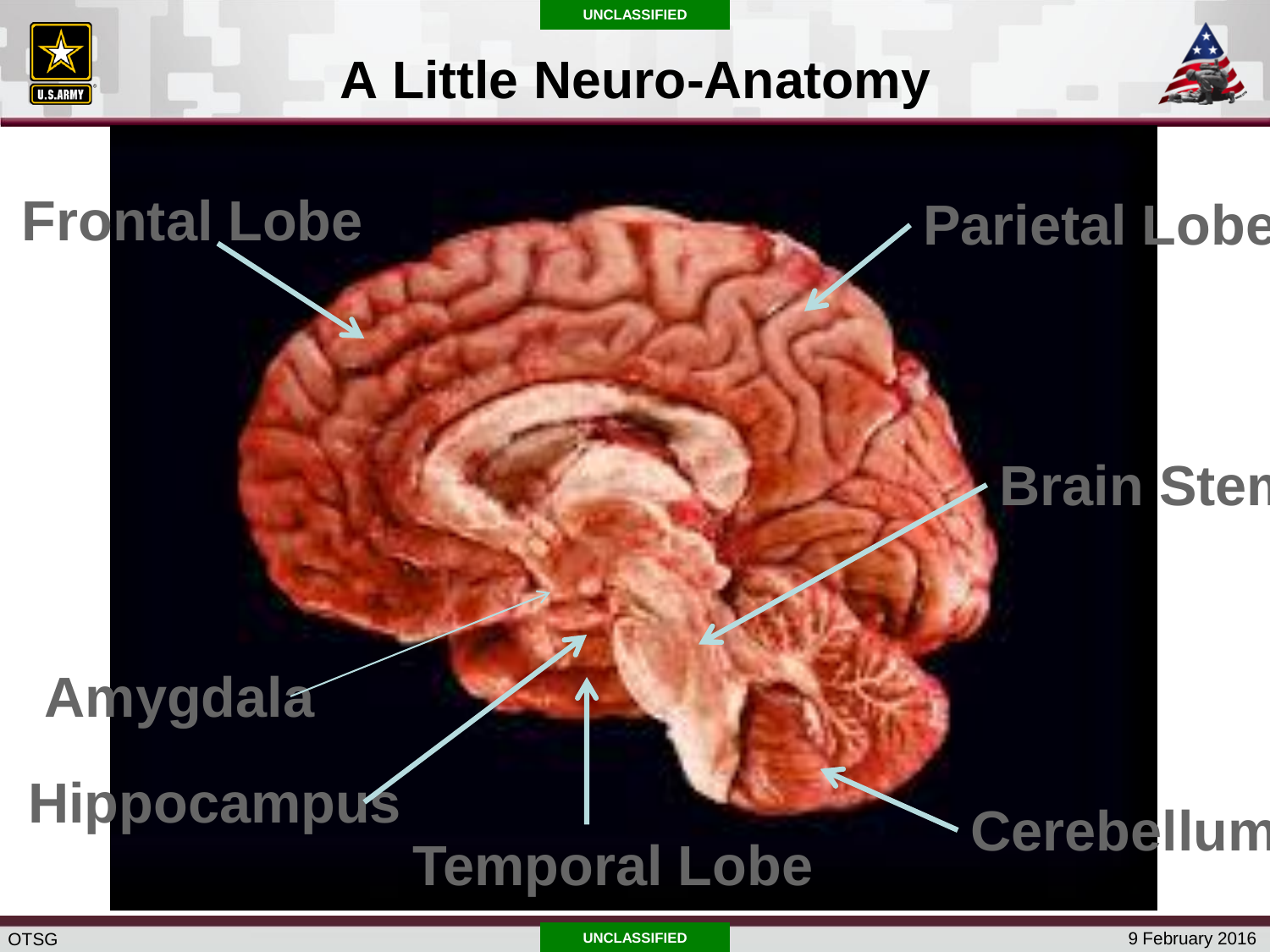

#### **It's All About the Brain**



- Aerobic Exercise Increases BDNF<sup>2</sup>
- Exercise seems to optimize brain function and forestall neurodegenerative diseases such as Alzheimers<sup>3</sup>
- Administration of acyl-ghrelin can produce long-lasting improvements in... memory<sup>4</sup>
- 1. Spencer, RM*; Neurophysiological Basis of Sleep's Function on Memory and Cognition*; Physiology, March 2013
- 2. Leckie, et al; *BDDNF Mediates Improvement in Executive Function…1 Year Trial*; Frontiers in Neuroscience 11 Dec 2014
- 3. Van Praag, et al; *Exercise, Energy Intake, Glucose Homeostasis, and the Brain*; Journal of Neuroscience; Nov 2014
- 4. Kent et al; *The orexigenic hormone acyl-ghrelin increases adult hippocampal neurogenesis…*  Psychoneuroendocrinology, Jan 2015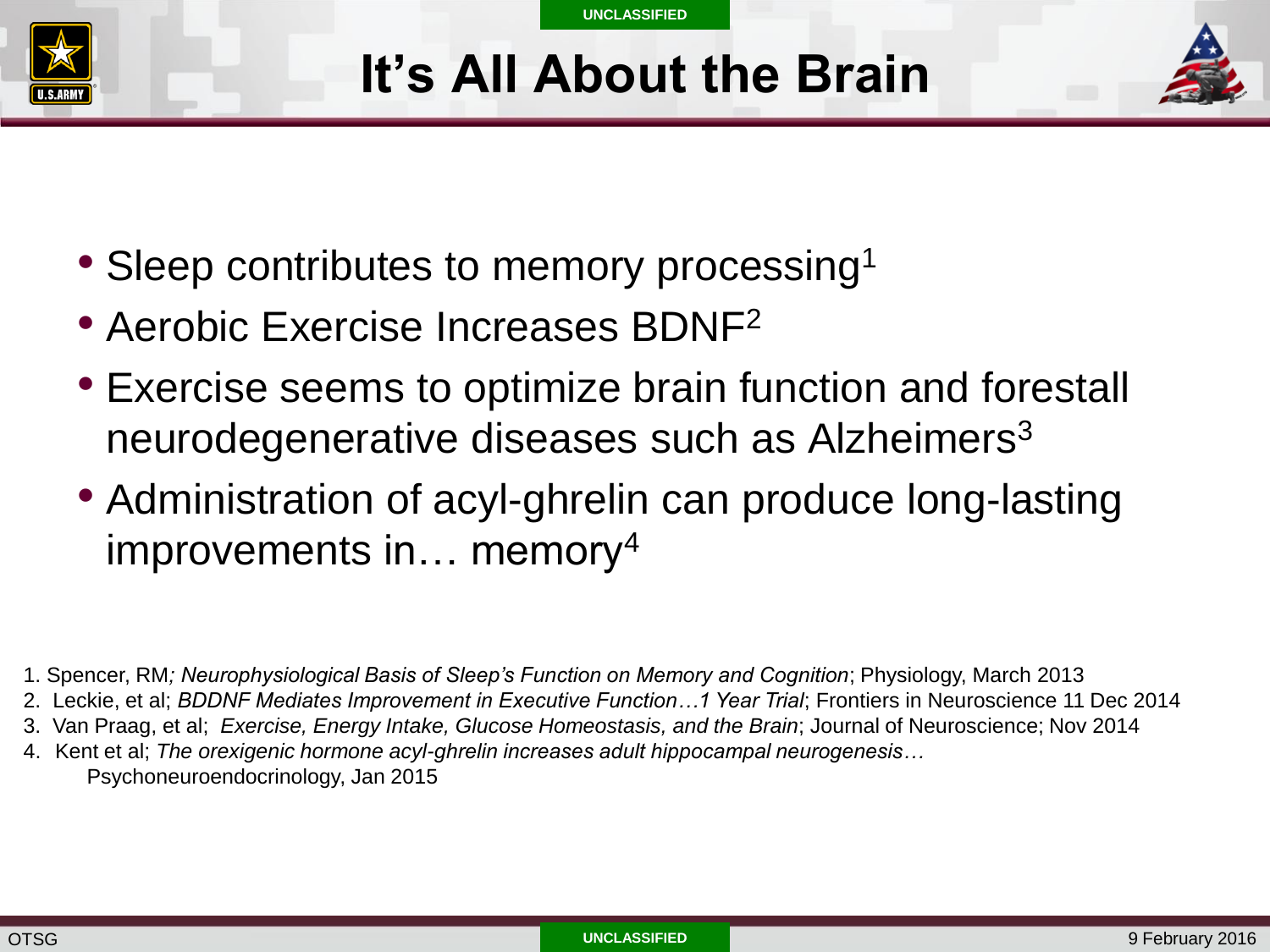

- System For Health and the Performance Triad
- Brain health is the central component of the Performance **Triad**
- The Performance Triad is the central component of the System For Health
- It's all about the brain
- Move to Health
- Consortium and products:
	- Military, DOD, academic neuroscientists, practioners and researchers
	- Achieving Cognitive Dominance white paper
	- Overarching brain health program
	- Cognitive enhancement program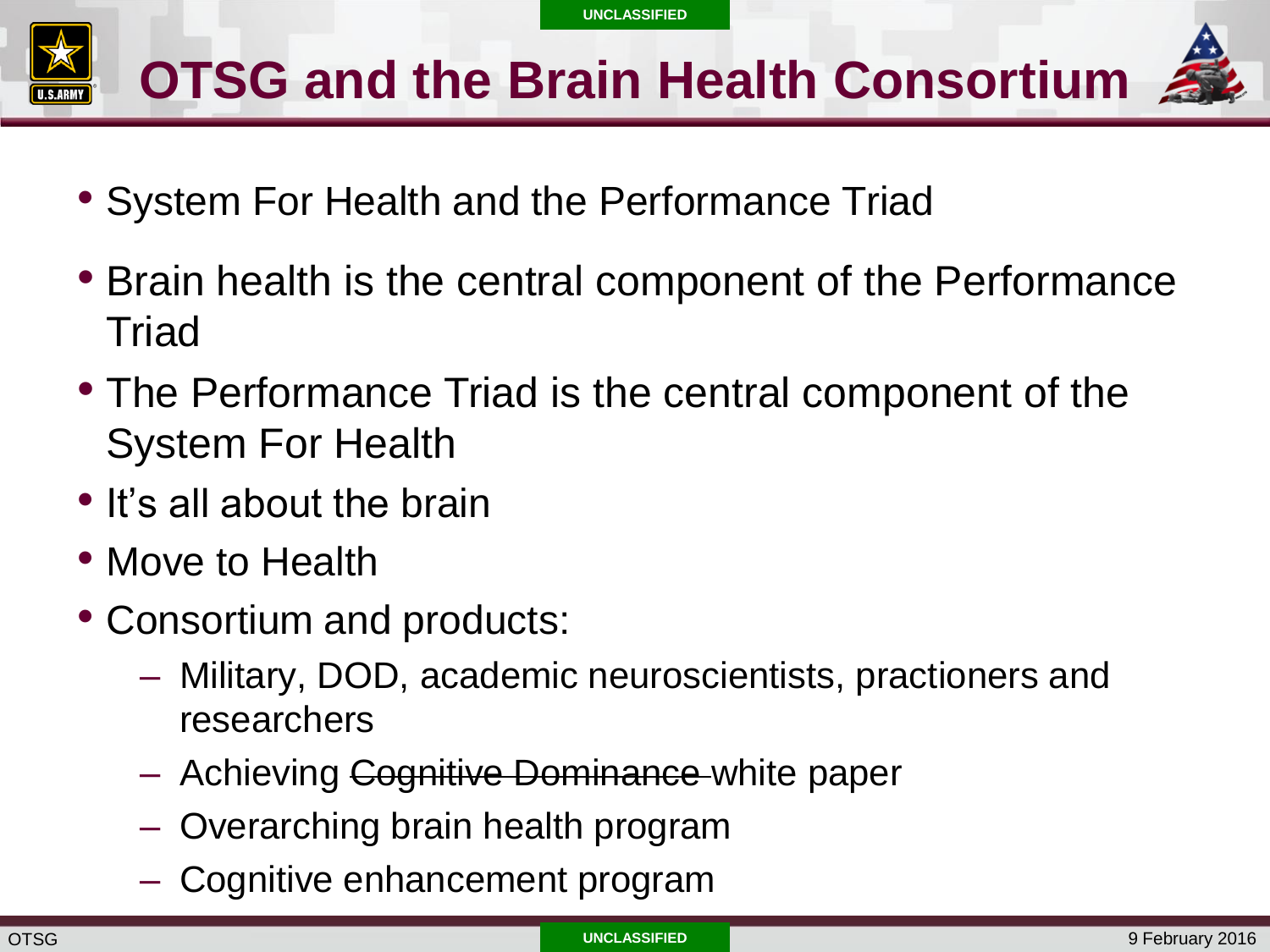

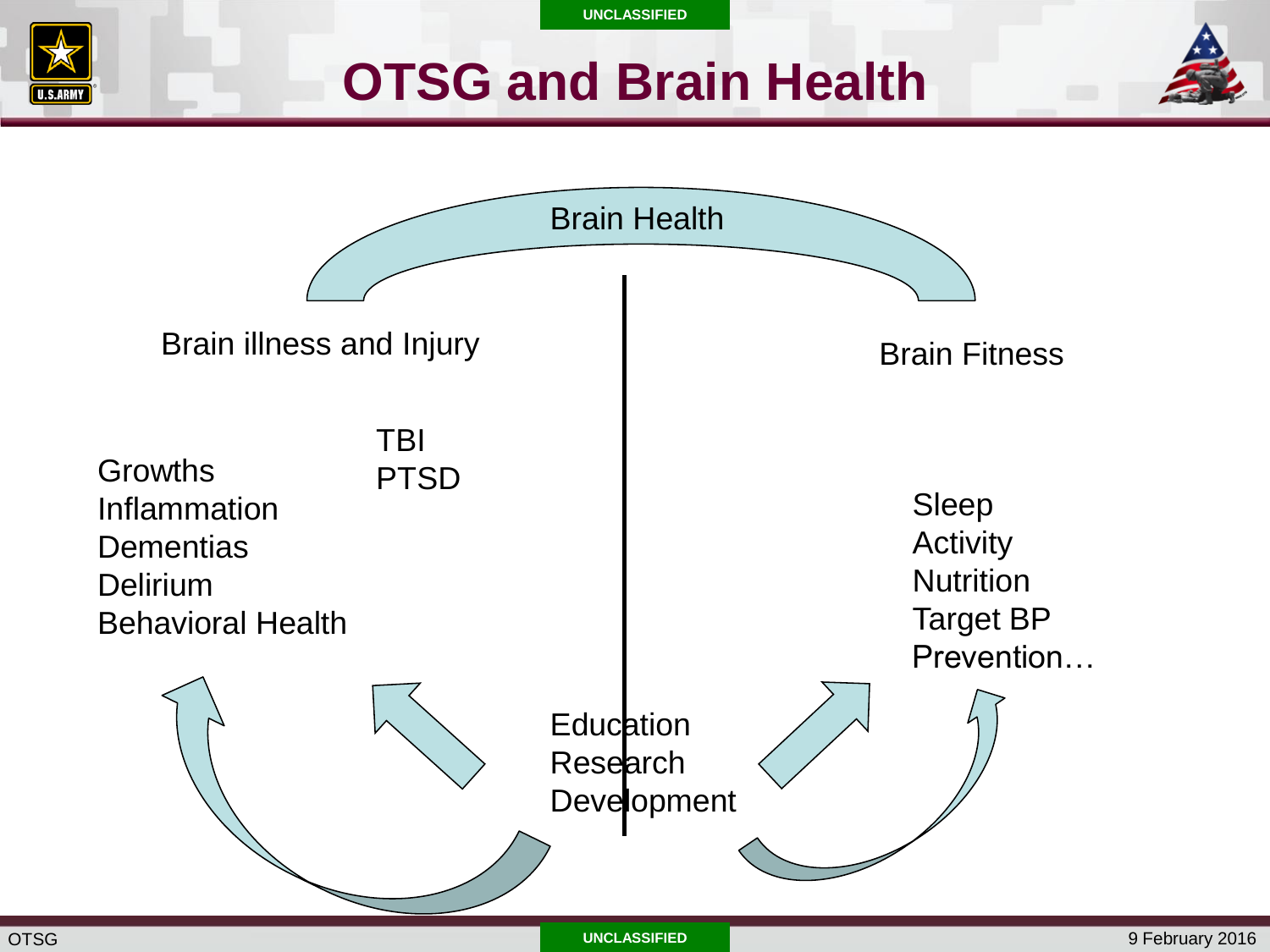

#### **Brain Health and Fitness**





**Brain Health** 



Optimal cognitive and emotional fitness enriched by training, learning and improving overall performance



Enriches and improves overall performance through improved attention, reasoning, decision making, problem solving, learning, communicating, and adapting



Brain fitness is the state of cognitive, psychological, and behaviors optimization which enables peak human performance through the brain's capabilities of attention, reasoning, decision making, problem solving, learning, communicating, and adapting

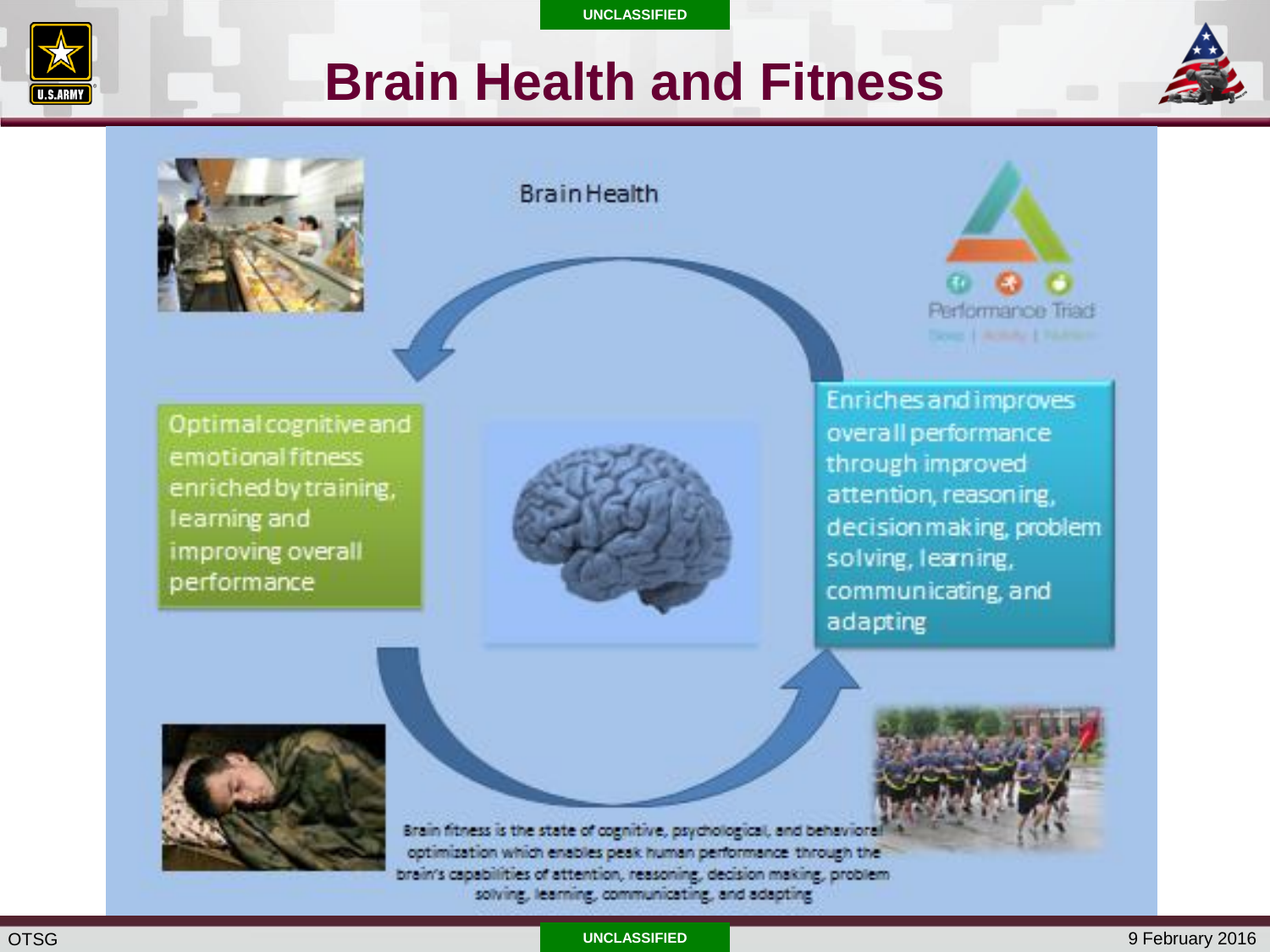





**U.S.ARMY**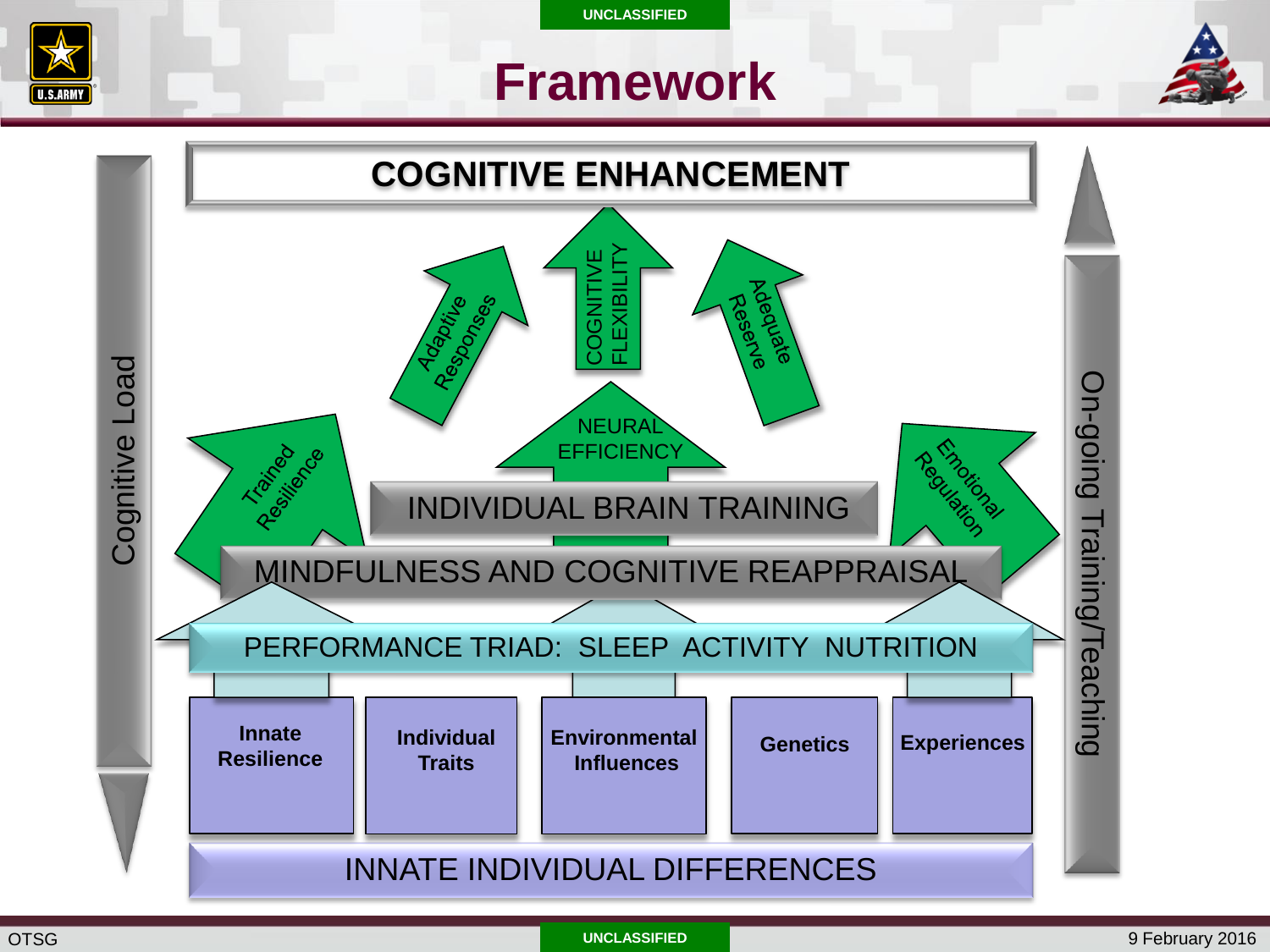





U.S.ARMY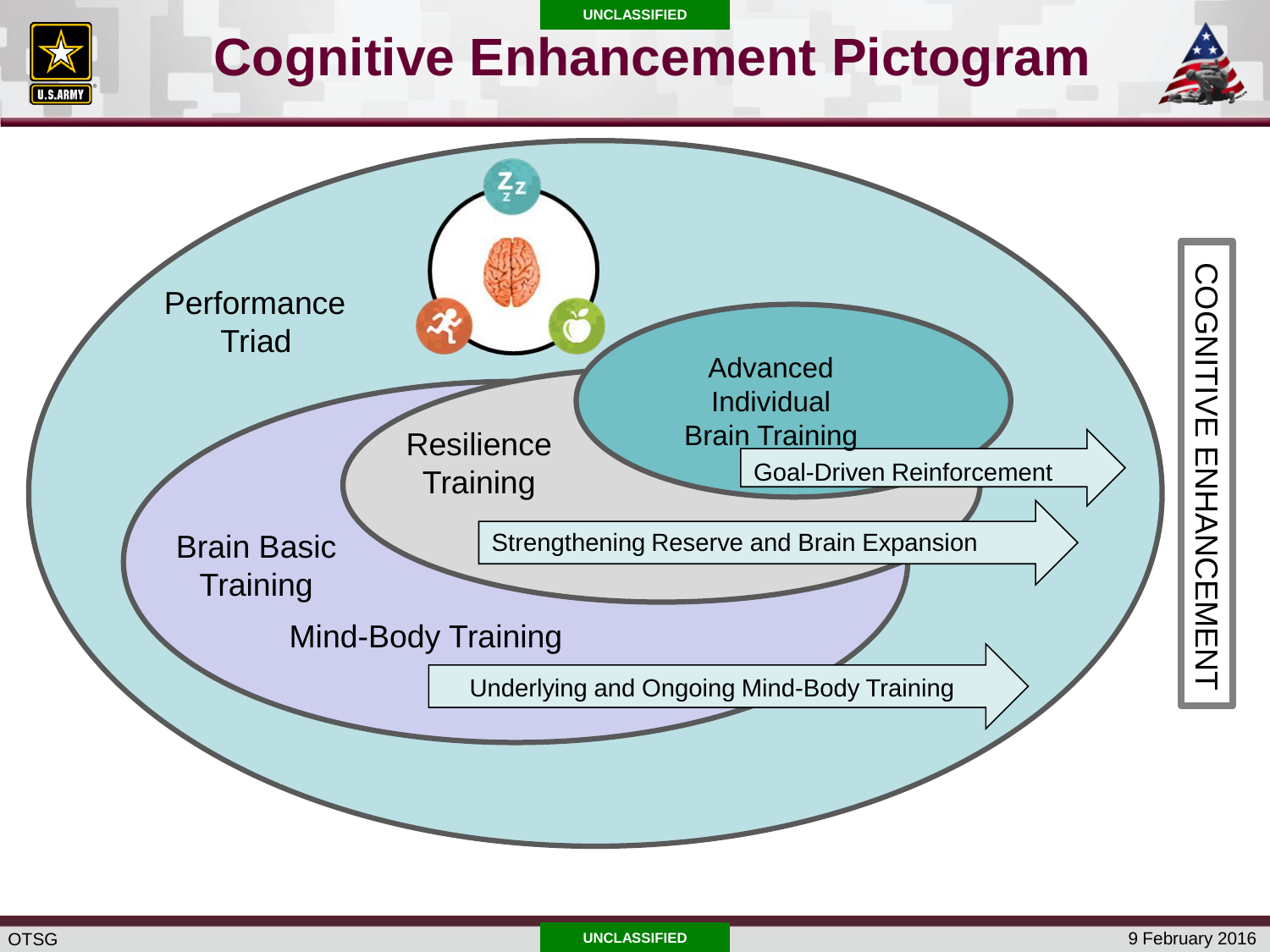

**How Do We Get There?**

**UNCLASSIFIED**



- Use existing systems and knowledge BBT
- There is a great deal known about mindfulness training
	- Attention and focus
	- Boosts working memory
	- Decreases stress, anxiety and depression
	- More cognitive flexibility
	- Multiple health benefits. . .
- The Army has a resilience program
	- Self awareness
	- Emotional Control
	- Positive thinking. . .
- Partners: AAN, Kennedy Forum, academia, ARCIC, CAC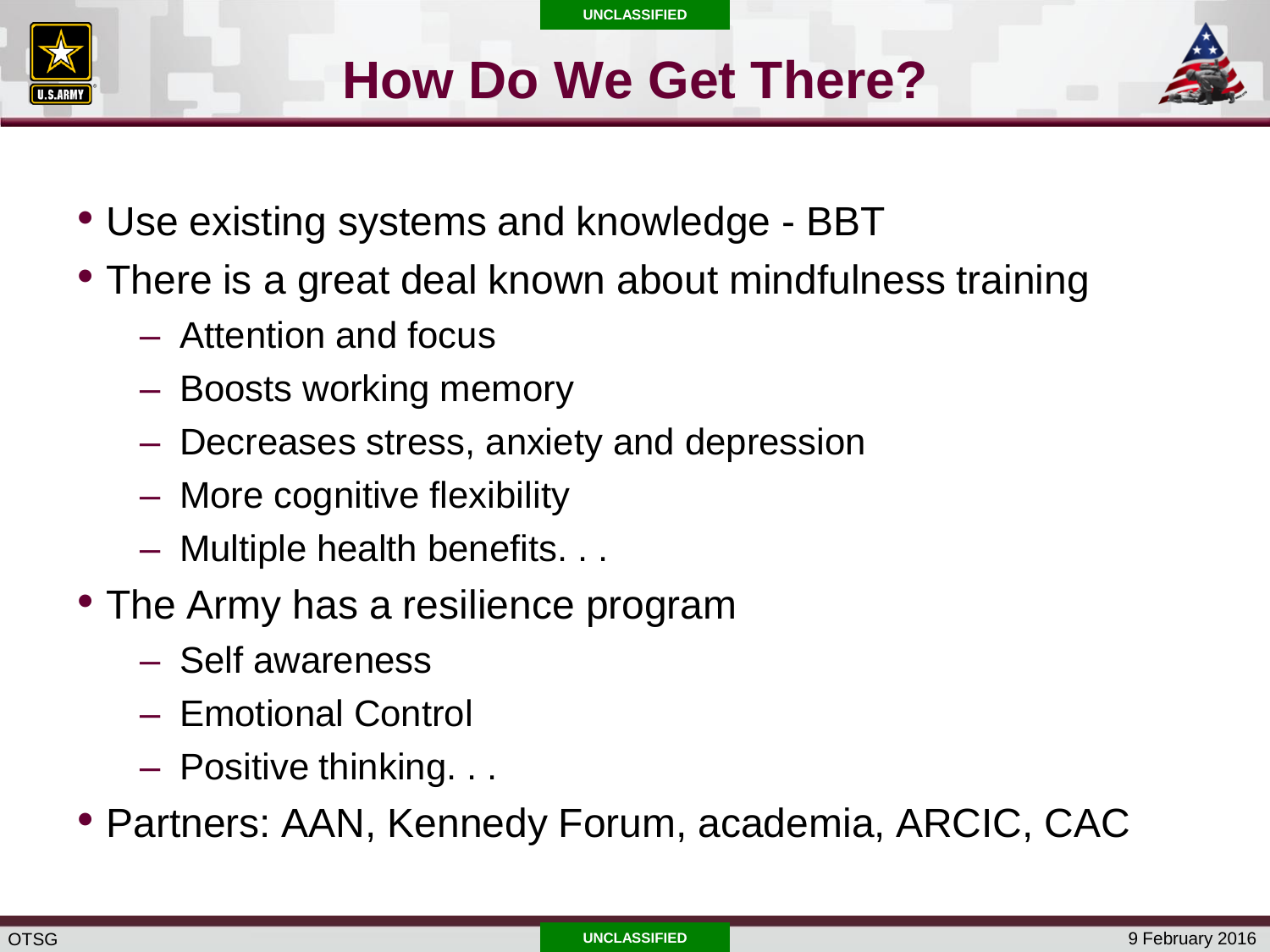

- Cognitive Shoe Size
	- Detailed evaluation at initial entry
	- Personality D/Os, Grit, Fitness for duty
	- Tools already exist
	- Huge cost savings possible
- Develop individualized training programs
- We are already using selected brain trainers in rehab
	- BrainHQ
	- CogMed
	- Rosetta Stone's Fit Brains…
- So we can use them in cognitive enhancement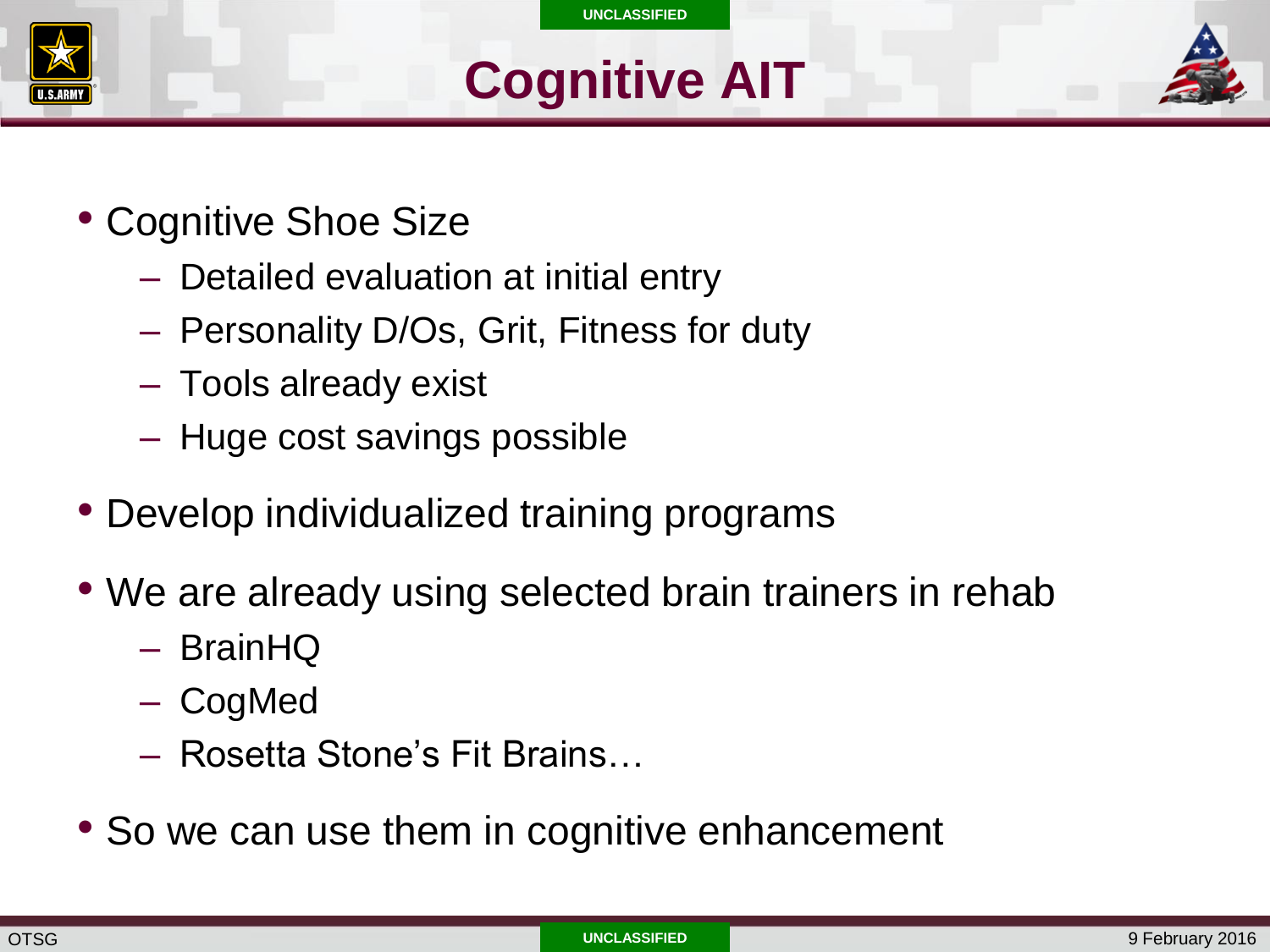

## **Cognitive Training**



- •Develop new products
- •Brain 101 / 102
	- –Soldiers' guide
	- Leaders' guide
- •Publish training programs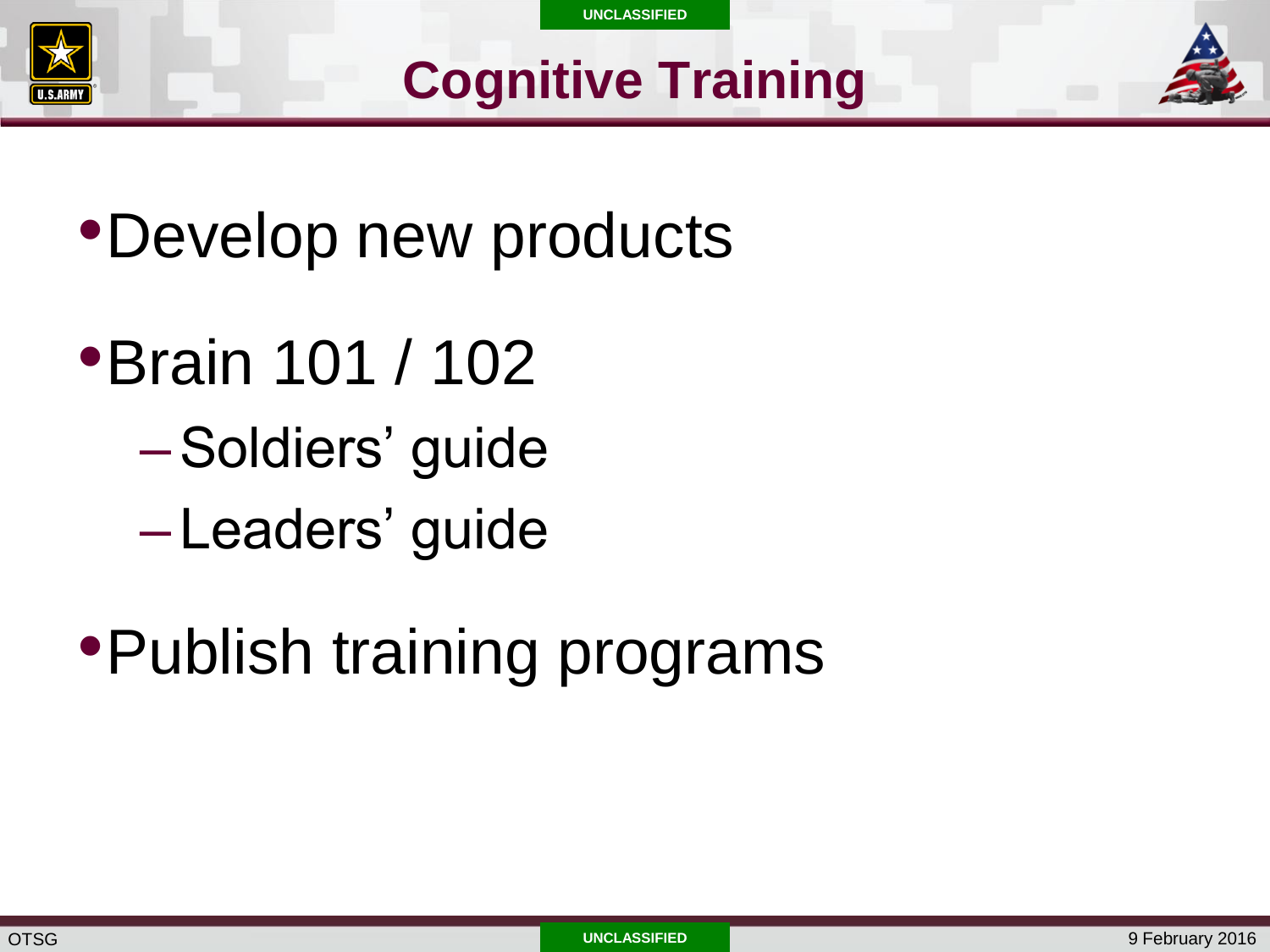

## **Into the (Near) Future**



## •Continue development

- Multiple brain trainers in use (and being researched)
- Work w/academia and industry

## •Continue research

- MRMC-led, draft ARO and WRAIR and…
- Academia both USUHS and civilian
	- Partner, partner, partner

## •Create and publish training programs